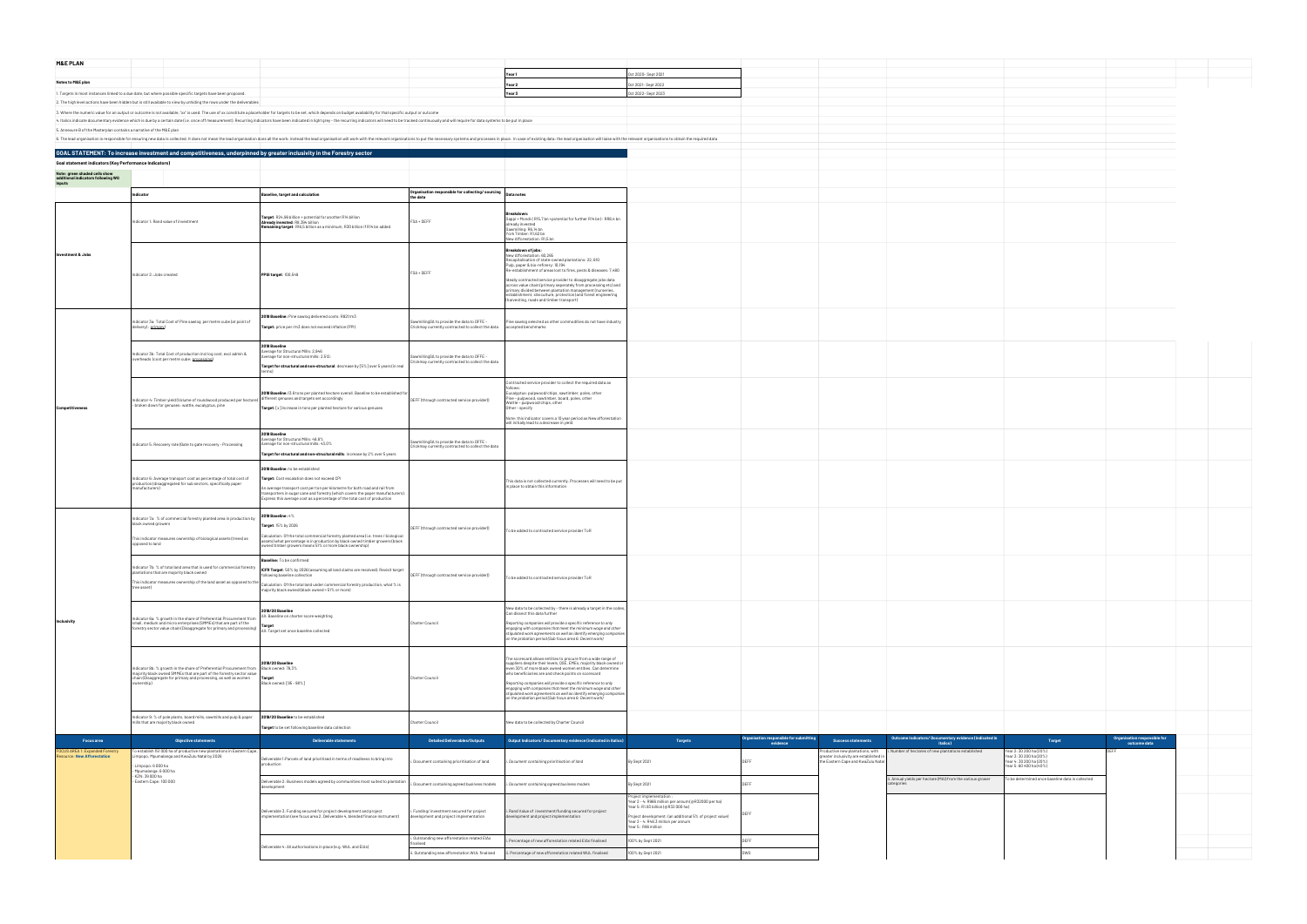|                                                                                    |                                                                                                                                           |                                                                                                                                                                                                                                | i. Partnership agreements between forestry<br>ompanies, private sector experts and DEFF to<br>provide extension services | . Number of partnership agreements between Forestry<br>mpanies, private sector experts and DEFF                                    | Sept 2020 onwards (target can be set once number of<br>parcels of land and models have been agreed)            |                                                                                          |                                                                                                 |                                                                                                                          |                                                                                                                                      |                                                      |  |
|------------------------------------------------------------------------------------|-------------------------------------------------------------------------------------------------------------------------------------------|--------------------------------------------------------------------------------------------------------------------------------------------------------------------------------------------------------------------------------|--------------------------------------------------------------------------------------------------------------------------|------------------------------------------------------------------------------------------------------------------------------------|----------------------------------------------------------------------------------------------------------------|------------------------------------------------------------------------------------------|-------------------------------------------------------------------------------------------------|--------------------------------------------------------------------------------------------------------------------------|--------------------------------------------------------------------------------------------------------------------------------------|------------------------------------------------------|--|
|                                                                                    |                                                                                                                                           | Deliverable 5: Extension services provided                                                                                                                                                                                     | i. xx Communities/small growers supported with                                                                           | i. Number of communities/ small growers supported with                                                                             | . Oct 2021 onwards (target can be set once number of parcels   DEFF& Strategic partners                        |                                                                                          |                                                                                                 |                                                                                                                          |                                                                                                                                      |                                                      |  |
|                                                                                    |                                                                                                                                           | Capacitate DEFF to facilitate provision of extension services                                                                                                                                                                  | extension services                                                                                                       | extension services                                                                                                                 | of land and models have been agreed)                                                                           |                                                                                          |                                                                                                 |                                                                                                                          |                                                                                                                                      |                                                      |  |
|                                                                                    |                                                                                                                                           | ii. Conclude partnership agreements between forestry companies, private                                                                                                                                                        |                                                                                                                          |                                                                                                                                    |                                                                                                                |                                                                                          |                                                                                                 |                                                                                                                          |                                                                                                                                      |                                                      |  |
|                                                                                    |                                                                                                                                           | ector experts and DEFF to provide extension services                                                                                                                                                                           |                                                                                                                          |                                                                                                                                    |                                                                                                                |                                                                                          |                                                                                                 |                                                                                                                          |                                                                                                                                      |                                                      |  |
|                                                                                    |                                                                                                                                           | iii. Provide extension services                                                                                                                                                                                                |                                                                                                                          |                                                                                                                                    |                                                                                                                |                                                                                          |                                                                                                 |                                                                                                                          |                                                                                                                                      |                                                      |  |
|                                                                                    |                                                                                                                                           | Deliverable 6: Confirmation of New Afforestation targets (while continuing<br>rocess with new license applications)                                                                                                            | . Audit of land and water availability for New<br>dforestation                                                           | . Audit report showing land and water availability for New<br>fforestation                                                         | By Sept 2022                                                                                                   | DWS/DARDLR                                                                               |                                                                                                 |                                                                                                                          |                                                                                                                                      |                                                      |  |
| <b>FOCUS AREA 1: Expanded Forestry</b><br><b>Resource: State Owned plantations</b> | To return 68 820 of DEFF owned plantations (B&C and EXIT) into<br>oduction by 2026<br>- B&C: 46320 ha<br>- Exit: 22500 ha in Western Cape | Deliverable 7: Plantations parcelled into logical forest management units (FMU's)  i. Document containing prioritised parcels of land                                                                                          |                                                                                                                          | i. Document containing prioritised parcels of land                                                                                 | By Sept 2021                                                                                                   | <b>DEEF</b>                                                                              | DEFF owned plantations (B&C and<br>EXIT) are returned to being<br>productive assets             | Number of hectares of B&C plantations returned to<br>ii. Number of hectares of Exit plantations returned to<br>roduction | EXIT: 22500 ha (100%) by Year 2<br>Year 2: 9264 ha (20%)<br>Year 3: 9264 ha (20%)<br>Year 4: 9264 ha (20%)<br>Year 5: 18528 ha (40%) | DEFF                                                 |  |
|                                                                                    |                                                                                                                                           | tations with no land claims                                                                                                                                                                                                    |                                                                                                                          |                                                                                                                                    |                                                                                                                |                                                                                          |                                                                                                 | i. Annual yields per hectare (MAI) from the various grower                                                               | o be determined once baseline data is collected                                                                                      |                                                      |  |
|                                                                                    |                                                                                                                                           |                                                                                                                                                                                                                                | . Document containing agreed management                                                                                  |                                                                                                                                    |                                                                                                                |                                                                                          |                                                                                                 |                                                                                                                          |                                                                                                                                      |                                                      |  |
|                                                                                    |                                                                                                                                           | Deliverable 8: Management models finalised for recapitalisation of its plantations                                                                                                                                             |                                                                                                                          | Document containing agreed management models                                                                                       | By Sept 2021                                                                                                   | <b>DEEE</b>                                                                              |                                                                                                 |                                                                                                                          |                                                                                                                                      |                                                      |  |
|                                                                                    |                                                                                                                                           | Deliverable 9: Expressions of Interest issued and allocated for B&C and Exit                                                                                                                                                   | Expression of interest issued                                                                                            | . Expression of interest issued                                                                                                    | By Sept 2021                                                                                                   | <b>DEFF</b>                                                                              |                                                                                                 |                                                                                                                          |                                                                                                                                      |                                                      |  |
|                                                                                    |                                                                                                                                           | plantations                                                                                                                                                                                                                    |                                                                                                                          | ii. Contracts concluded for B&C and EXIT plantations ii. Number of contracts concluded for B&C and EXIT plantations                | From Oct 2021 onwards                                                                                          | <b>DEFF</b>                                                                              |                                                                                                 |                                                                                                                          |                                                                                                                                      |                                                      |  |
|                                                                                    |                                                                                                                                           | Deliverable 10: Access to grant and soft loan funding facilitated to strengthen<br>mmunity participation in recapitalisation process (see blended finance<br>strument, Deliverable 4 , focus area 2 for funding requirements)  | asured under Focus Area 2                                                                                                |                                                                                                                                    |                                                                                                                |                                                                                          |                                                                                                 |                                                                                                                          |                                                                                                                                      |                                                      |  |
|                                                                                    |                                                                                                                                           |                                                                                                                                                                                                                                | service support                                                                                                          | xx PRA processes facilitated to identify extension i. Number of PRA processes facilitated to identify extension<br>service support | From Oct 2021 onwards [Targets can be set based on<br>available parcel of lands put out to the markets]        | trategic partners                                                                        |                                                                                                 |                                                                                                                          |                                                                                                                                      |                                                      |  |
|                                                                                    |                                                                                                                                           | Deliverable 11: Extension services provided by strategic partners                                                                                                                                                              | i. xx Communities/small growers supported with                                                                           | ii. Number of communities/ small growers supported with                                                                            | . From Oct 2021 onwards [Targets can be set based on                                                           |                                                                                          |                                                                                                 |                                                                                                                          |                                                                                                                                      |                                                      |  |
|                                                                                    |                                                                                                                                           |                                                                                                                                                                                                                                | extension services                                                                                                       | extension services                                                                                                                 | available parcel of lands put out to the markets]                                                              | trategic partners                                                                        |                                                                                                 |                                                                                                                          |                                                                                                                                      |                                                      |  |
|                                                                                    |                                                                                                                                           | antations with land claims                                                                                                                                                                                                     |                                                                                                                          |                                                                                                                                    |                                                                                                                |                                                                                          |                                                                                                 |                                                                                                                          |                                                                                                                                      |                                                      |  |
|                                                                                    |                                                                                                                                           | eliverable 12: Business models agreed by communities most suited to plantation<br>levelopment                                                                                                                                  | Document containing agreed business models                                                                               | Oocument containing agreed business models                                                                                         | By Sept 2021                                                                                                   | <b>DEEF</b>                                                                              |                                                                                                 |                                                                                                                          |                                                                                                                                      |                                                      |  |
|                                                                                    |                                                                                                                                           | Deliverable 13: Land claims finalised                                                                                                                                                                                          | .14 Land claims finalised                                                                                                | . Percentage of land claims finalised                                                                                              | claims completed by September 2022<br>claims completed by September 2023<br>claims completed by September 2024 | DARDLR                                                                                   |                                                                                                 |                                                                                                                          |                                                                                                                                      |                                                      |  |
|                                                                                    |                                                                                                                                           | Jeliverable 14: Access to grant and soft loan funding facilitated to strengthen<br>nmunity participation in recapitalisation process (see blended finance<br>nstrument, Deliverable 4 , focus area 2 for funding requirements) | Measured under Focus Area 2                                                                                              |                                                                                                                                    |                                                                                                                |                                                                                          |                                                                                                 |                                                                                                                          |                                                                                                                                      |                                                      |  |
|                                                                                    |                                                                                                                                           | Jeliverable 15: Extension services provided                                                                                                                                                                                    | i. Partnership agreements between forestry<br>companies, private sector experts and DEFF to<br>rovide extension services | . Number of partnership agreements between Forestry<br>ompanies, private sector experts and DEFF                                   | Sept 2020 onwards                                                                                              | DEEE                                                                                     |                                                                                                 |                                                                                                                          |                                                                                                                                      |                                                      |  |
|                                                                                    |                                                                                                                                           |                                                                                                                                                                                                                                | ii. xx Communities/small growers supported with<br>extension services                                                    | i. Number of communities/ small growers supported with<br>extension services                                                       | i. Oct 2021 onwards                                                                                            | <b>DEFF</b>                                                                              |                                                                                                 |                                                                                                                          |                                                                                                                                      |                                                      |  |
| FOCUS AREA 1: Expanded Forestry<br><b>Resource: State Owned &amp; New</b>          |                                                                                                                                           |                                                                                                                                                                                                                                | . DEFF Capacity building plan                                                                                            | . DEFF Capacity building plan                                                                                                      | i. By Sept 2021                                                                                                | <b>DEEE</b>                                                                              |                                                                                                 |                                                                                                                          |                                                                                                                                      |                                                      |  |
| <b>Afforestation</b>                                                               |                                                                                                                                           | Deliverable 16: DEFF capacity building and structural changes instituted to                                                                                                                                                    | Revised DEFF organogram reflecting structural<br>anges                                                                   | Revised DEFF organogram reflecting structural changes                                                                              | . To commence by Oct 2021                                                                                      | DEFF                                                                                     |                                                                                                 |                                                                                                                          |                                                                                                                                      |                                                      |  |
|                                                                                    |                                                                                                                                           | upport increases in primary resource (also listed in Skills Focus area 5b)                                                                                                                                                     | i. Funding secured for extension services and<br>other enabling services on DEFF owned plantations                       | ii. Rand Value of funding secured for extension services and other<br>enabling services on DEFF owned plantations                  | iii. To commence by Oct 2021                                                                                   | <b>DEEF</b>                                                                              |                                                                                                 |                                                                                                                          |                                                                                                                                      |                                                      |  |
|                                                                                    |                                                                                                                                           | Jeliverable 17: PRA process implemented for all plantation developments that<br>deally incorporate the valuation of community/ plantation assets (e.g. the ABCD                                                                | xx plantations developments that complete PRA                                                                            | Number of plantation developments that complete PRA process   Must commence by Sept 2021                                           |                                                                                                                | DEFF& Strategic partners                                                                 |                                                                                                 |                                                                                                                          |                                                                                                                                      |                                                      |  |
|                                                                                    |                                                                                                                                           | leliverable 18: Communities provided with expert services in establishing<br>ernance and business structures                                                                                                                   | xx communities receiving expert services                                                                                 | . Number of communities receiving expert services                                                                                  | o commence by Oct 2021                                                                                         | DEFF& Strategic partners                                                                 |                                                                                                 |                                                                                                                          |                                                                                                                                      |                                                      |  |
| FOCUS AREA 1: Expanded Forestry<br>Resource: KZN pest affected areas [             | o return 13800 ha of KZN pest affected areas into production by 2026                                                                      | eliverable 19: Funding support obtained for small growers as committed througl                                                                                                                                                 | Funding support secured                                                                                                  | . Rand Value of funding secured                                                                                                    | [By Sept 2021]                                                                                                 |                                                                                          |                                                                                                 |                                                                                                                          | ear 2: 2760 ha (20%)                                                                                                                 |                                                      |  |
| COVID-19 employment stimulus project]                                              |                                                                                                                                           | the World Forestry Congress Legacy project (Also see Deliverable 14 - COVID                                                                                                                                                    | xx affected small growers receiving funding                                                                              | i. Percentage of affected small growers receiving funding                                                                          | From Oct 2020]                                                                                                 | DEEE                                                                                     | KZN pest affected areas returned<br>hto production                                              | . Number of hectares of KZN pest affected areas returned to                                                              | Year 3: 2760 ha (20%)<br>Year 4: 2760 ha (20%)<br>Year 5: 5520 ha (40%)                                                              | DEFF                                                 |  |
| FOCUS AREA 1: Expanded Forestry<br>Resource: Fire affected areas in the            | To return 17600 ha of WC fire affected areas into production by 2026                                                                      |                                                                                                                                                                                                                                |                                                                                                                          |                                                                                                                                    |                                                                                                                |                                                                                          | WC fire affected areas into                                                                     | Number of hectares of WC fire affected areas returned to                                                                 | (ear 2: 3520 ha (20%)<br>Year 3: 3520 ha (20%)                                                                                       |                                                      |  |
| <b>Western Cape</b>                                                                | FOCUS AREA 1: Maintenance of Forestry To significantly reduce the annual losses from pests & diseases                                     | liverable 20: Funding efforts coordinated to enable replanting of WC fire<br>affected areas                                                                                                                                    | Funding options identified and funds secured                                                                             | i. Rand Value of funds secured                                                                                                     | By Sept 2021                                                                                                   | DEFF                                                                                     | oroduction                                                                                      | oduction                                                                                                                 | Year 4: 3520 ha (20%)<br>Year 5: 7040 ha (40%)                                                                                       | DEFF                                                 |  |
| resource: Pests & Disease                                                          |                                                                                                                                           |                                                                                                                                                                                                                                | i. xx bilateral agreements updated                                                                                       | i. Number of updated bilateral agreements                                                                                          | i. By Sept 2021                                                                                                | Natl Forest Pests & Disease Comm<br>through DEFF                                         | Effective border control and<br>quarantine mechanisms put in place                              | ercentage losses of annual production to pest & diseases                                                                 | external factors (climate change). Aim for at least a<br>decrease                                                                    | <b>FSA</b>                                           |  |
|                                                                                    |                                                                                                                                           | Deliverable 1: Bilateral agreements with the neighbouring countries revitalised                                                                                                                                                | Minutes of task team meetings                                                                                            | . Minutes of task team meetings                                                                                                    | Sept 2021 onwards                                                                                              | Natl Forest Pests & Disease Committee   to prevent the establishment and<br>through DEFF | spread of pests & diseases                                                                      |                                                                                                                          |                                                                                                                                      |                                                      |  |
|                                                                                    |                                                                                                                                           |                                                                                                                                                                                                                                | . Minutes of meeting with Dept of Home Affairs                                                                           | . Minutes of meeting with Dept of Home Affairs                                                                                     | ii. By Sept 2022                                                                                               | Natl Forest Pests & Disease Committee<br>hrough DEFF                                     |                                                                                                 |                                                                                                                          |                                                                                                                                      |                                                      |  |
|                                                                                    |                                                                                                                                           | ) leliverable 2: Forestry disaster relief funding made available to deal with pests &  i. Agreement with COGTA on disaster relief funding                                                                                      | for pest & diseases (incl processes to follow)                                                                           | i. Agreement with COGTA on disaster relief funding for pest &<br>fiseases (incl processes to follow)                               | By Sept 2022                                                                                                   | Natl Forest Pests & Disease Committee<br>through DEFF                                    | isaster relief funding available for<br>pests & disease outbreaks                               | mber of growers accessing the disaster relief funding during<br>pest & disease outbreaks                                 | To be determined once baseline data is collected                                                                                     | atl Forest Pests & Disease<br>ommittee through DEFF  |  |
|                                                                                    |                                                                                                                                           | Jeliverable 3: National Pest & Disease Committee recognised as an Advisory                                                                                                                                                     | Amendment to NFA                                                                                                         | Amendment to NFA                                                                                                                   | by Sept 2021                                                                                                   |                                                                                          | Gazetted amendment of the<br>National Forest Act (to incorpo                                    | dence of gazetted amendment of the NFA (yes/No)                                                                          | By Sept 2022                                                                                                                         | Natl Forest Pests & Disease<br>ommittee through DEFF |  |
|                                                                                    |                                                                                                                                           | body, with a clear ToR developed                                                                                                                                                                                               | Terms of reference of advisory bod                                                                                       | Terms of reference of advisory body                                                                                                | by Sept 2021                                                                                                   | Natl Forest Pests & Disease Committee<br>hrough DEFF                                     | the establishment of a National Pes<br>& Disease Advisory body)                                 |                                                                                                                          |                                                                                                                                      |                                                      |  |
|                                                                                    |                                                                                                                                           |                                                                                                                                                                                                                                | . Digital platform manual/ specifications                                                                                | Digital platform manual/ specifications                                                                                            | by Sept 2022                                                                                                   | FABI-UP                                                                                  | i. A user-friendly, easily accessible                                                           | User statistics:<br>Total unique visitors to digital platform                                                            |                                                                                                                                      |                                                      |  |
|                                                                                    |                                                                                                                                           | Deliverable 4: Biosecurity digital platform developed and maintained that will<br>benefit multiple sectors                                                                                                                     | . Agreements with stakeholders                                                                                           | i. Agreements with stakeholders                                                                                                    | ii. by Sept 2022                                                                                               | ForestrySA                                                                               | biosecurity digital platform built and<br>maintained                                            | . Total repeat visitors to digital platform                                                                              | To be determined once baseline data is collected                                                                                     | FABI-UP                                              |  |
|                                                                                    |                                                                                                                                           |                                                                                                                                                                                                                                | ii. Digital platform maintenance reports                                                                                 | ii. Digital platform maintenance reports                                                                                           | iii. From Sept 2022 onwards                                                                                    | FABI-UP                                                                                  | . Use of data to enable appropriate<br>risk assessment and management                           | iii. Frequently visited pages                                                                                            |                                                                                                                                      |                                                      |  |
|                                                                                    |                                                                                                                                           |                                                                                                                                                                                                                                | i. DALRRD capacity constraint report                                                                                     | i. DALRRD capacity constraint report                                                                                               | i. by Sept 2021                                                                                                | [DALRRD]                                                                                 |                                                                                                 | . Time spent on digital platform                                                                                         |                                                                                                                                      |                                                      |  |
|                                                                                    |                                                                                                                                           | Deliverable 5: Capacity constraints in implementing pest & disease management<br>addressed, specifically in Plant Health Unit (DALRRD) and inspection services (bio                                                            |                                                                                                                          | ii. Budget secured to address capacity constraints ii. Rand Value secured to address capacity constraints                          | ii. by Sept 2021                                                                                               | [DALRRD]                                                                                 | Capacity constraints are addresse<br>through the appointment of staff in                        | Percentage of vacant posts filled as per capacity report                                                                 | By Sept 2022                                                                                                                         | DALRRD                                               |  |
|                                                                                    |                                                                                                                                           | ontrol agents) - covered under the RDI                                                                                                                                                                                         | i. Capacity constraint measures implemented                                                                              | i, Job adverts/ Service provider contracts/ secondments/ evic                                                                      | ii. By Sept 2022                                                                                               | [DALRRD]                                                                                 | the Plant Health Directorate<br>(including inspection services)                                 |                                                                                                                          |                                                                                                                                      |                                                      |  |
|                                                                                    | FOCUS AREA 1: Maintenance of Forestry To significantly reduce the annual losses from fires                                                |                                                                                                                                                                                                                                | ii. FPA Assessment report (to identify non                                                                               | of other capacity constraint measures implemented<br>ii. FPA Assessment report (to identify non functional FPAs)                   | ii. By Sept 2022                                                                                               | National Fire Advisory Forum through                                                     | Targeted FPAs provided with the                                                                 | Number of FPAs receiving financial support                                                                               | Disbursement of funds to prioritised FPAs to                                                                                         | DEEE                                                 |  |
| resource: Fire                                                                     |                                                                                                                                           | Deliverable 6: Support provided to Fire Protection Associations (FPAs)                                                                                                                                                         | unctional FPAs)<br>Support plan for FPAs                                                                                 | ii. Support plan for FPAs                                                                                                          | iii. By Sept 2022                                                                                              | <b>DEEE</b><br>National Fire Advisory Forum through<br><b>DEEE</b>                       | equired support to continue<br>operations                                                       | . Rand value of financial support disbursed to FPAs                                                                      | mmence in Year 1<br>To be determined once baseline data is collected                                                                 | DEFF                                                 |  |
|                                                                                    |                                                                                                                                           |                                                                                                                                                                                                                                |                                                                                                                          | Documentation of conflicting areas in legislation iii. Documentation of conflicting areas in legislation                           | ii. By Sept 2021                                                                                               | National Fire Advisory Forum through<br><b>DEEE</b>                                      |                                                                                                 |                                                                                                                          |                                                                                                                                      |                                                      |  |
|                                                                                    |                                                                                                                                           | leliverable 7: Conflicting legislation in NVFF, the Fire Brigade Services Act and<br>the Municipal Structures Act reviewed and aligned                                                                                         | ii. Draft amendments                                                                                                     | iii. Draft amendments                                                                                                              | ii. By Sept 2021                                                                                               | National Fire Advisory Forum through                                                     | onflicts in legislation addressed                                                               | vidence of qazetted amendments to NFA                                                                                    | By Sept 2022                                                                                                                         | DEEE                                                 |  |
|                                                                                    |                                                                                                                                           |                                                                                                                                                                                                                                |                                                                                                                          |                                                                                                                                    |                                                                                                                | National Fire Advisory Forum through                                                     | azetted amendments to NVFF Act                                                                  |                                                                                                                          |                                                                                                                                      | DEEE                                                 |  |
|                                                                                    |                                                                                                                                           | Deliverable 8: Amendments to NVFF Act reviewed and signed off<br>- leliverable 9: Alignment/ clarification of different organisational mandates                                                                                | Amendments signed off                                                                                                    | . Amendments signed off                                                                                                            | By Sept 2021                                                                                                   |                                                                                          | Organisational mandates clarified to                                                            | Evidence of gazetted amendments (Yes/No)                                                                                 | By Sept 2022                                                                                                                         |                                                      |  |
|                                                                                    |                                                                                                                                           | DEFF (Forestry Branch) vs WoF vs Disaster Management vs Municipalities                                                                                                                                                         | Review of different organisational mandates<br>highlighting areas of overlap/ concern)                                   | . Review of different organisational mandates (highlighting areas of<br>overlap/ concern)                                          | By Sept 2021                                                                                                   | National Fire Advisory Forum through                                                     | evention strategies/ functions                                                                  | ensure efficient management of fire Evidence of changes made to organisational mandates (Yes/No) By Sept 2021            |                                                                                                                                      | DEFF                                                 |  |
|                                                                                    |                                                                                                                                           |                                                                                                                                                                                                                                | Municipal Officer capacity building plan                                                                                 | Municipal Officer capacity building plan                                                                                           | i.By Sept 2021                                                                                                 | National Fire Advisory Forum through                                                     | Municipal Chief Fire Officers<br>capacitated to fulfil their role as Fire the required training | i. Number/Percentage of Municipal Fire Officers that complete Targets will depend on number of Municipal Fire            | Officers enrolling for training                                                                                                      |                                                      |  |
|                                                                                    |                                                                                                                                           | Deliverable 10: Chief Fire Officers capacitated to fulfil their legislated roles<br>(including delegating the necessary powers to FPA's)                                                                                       |                                                                                                                          |                                                                                                                                    |                                                                                                                | National Fire Advisory Forum through                                                     | otection Officers                                                                               | Number/ Percentage of Municipal Fire Officers that delegate                                                              |                                                                                                                                      |                                                      |  |
|                                                                                    |                                                                                                                                           |                                                                                                                                                                                                                                | Municipal Officers trained                                                                                               | . Percentage of Municipal Officers trained                                                                                         | ii. By Sept 2021                                                                                               |                                                                                          | Gazetted amendments to National                                                                 | the necessary powers to FPAs)                                                                                            | o be determined once baseline data is collected                                                                                      |                                                      |  |
|                                                                                    |                                                                                                                                           | Deliverable 11: Fire protection management structures formalised with clear                                                                                                                                                    | . Amendment to NFA                                                                                                       | Amendment to NFA                                                                                                                   | i.by Sept 2021                                                                                                 | National Fire Advisory Forum through                                                     | Forest Act incorporate the<br>stablishment of a National Fire                                   | vidence of gazetted amendments (Yes/No)                                                                                  | By Sept 2022                                                                                                                         |                                                      |  |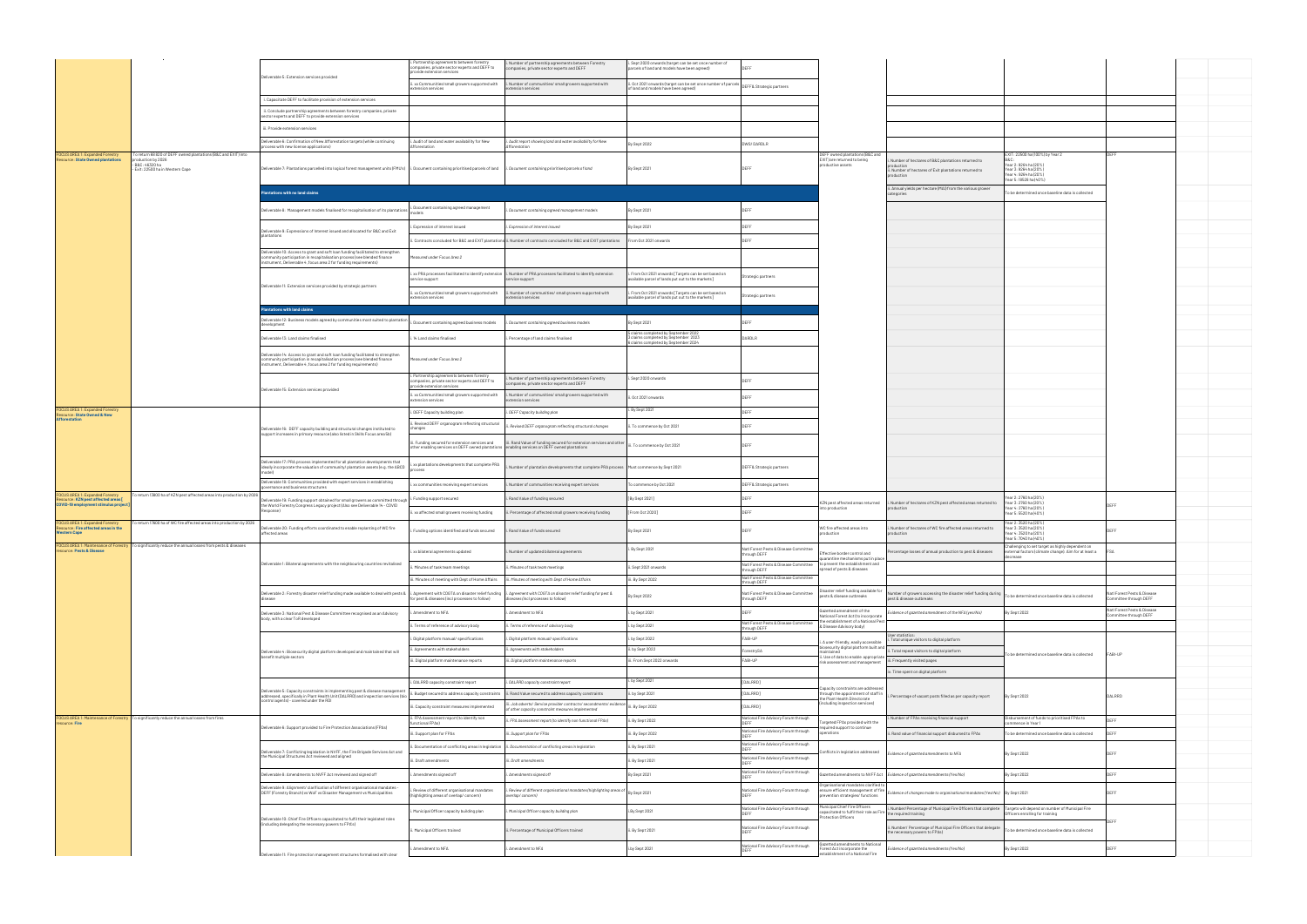|                                                                    |                                                                                                                                                                                                                          | Terms of Reference developed                                                                                                                                                                              | Terms of reference of advisory body                                                                                                                                                       | Terms of reference of advisory body                                                                                                                                             | . by Sept 2021                                                | Vational Fire Advisory Forum through                | rotection Advisory body                                                                                  |                                                                                                                                                                                |                                                                                                    |                       |  |
|--------------------------------------------------------------------|--------------------------------------------------------------------------------------------------------------------------------------------------------------------------------------------------------------------------|-----------------------------------------------------------------------------------------------------------------------------------------------------------------------------------------------------------|-------------------------------------------------------------------------------------------------------------------------------------------------------------------------------------------|---------------------------------------------------------------------------------------------------------------------------------------------------------------------------------|---------------------------------------------------------------|-----------------------------------------------------|----------------------------------------------------------------------------------------------------------|--------------------------------------------------------------------------------------------------------------------------------------------------------------------------------|----------------------------------------------------------------------------------------------------|-----------------------|--|
|                                                                    |                                                                                                                                                                                                                          |                                                                                                                                                                                                           | Weather data and national Fire danger rating<br>rogramme specifications/ proposal                                                                                                         | . Weather data and national Fire danger rating programme<br>pecifications/ proposal                                                                                             | . by Sept 2021                                                | lational Fire Advisory Forum through                |                                                                                                          | "User statistics:<br>. Total unique visitors to digital platform (disaggregated for                                                                                            |                                                                                                    |                       |  |
|                                                                    |                                                                                                                                                                                                                          |                                                                                                                                                                                                           | Funding secured for programme                                                                                                                                                             |                                                                                                                                                                                 | ii. by Sept 2021                                              | National Fire Advisory Forum through                |                                                                                                          | (akeholders vs public<br>i. Total repeat visitors to digital platform                                                                                                          |                                                                                                    |                       |  |
|                                                                    |                                                                                                                                                                                                                          | Deliverable 12: A weather data and national Fire Danger Rating programme<br>plemented                                                                                                                     | i. Manual of programme                                                                                                                                                                    | i. Rand Value of funding secured for programme<br>iii. Manual of programme                                                                                                      | iii. By Sept 2022                                             | <b>DEEE</b><br>ational Fire Advisory Forum through  | mproved access to weather data<br>sume online)                                                           | i. Frequently visited pages                                                                                                                                                    | To be determined once baseline data is collected                                                   |                       |  |
|                                                                    |                                                                                                                                                                                                                          |                                                                                                                                                                                                           |                                                                                                                                                                                           |                                                                                                                                                                                 |                                                               | <b>DEEE</b>                                         |                                                                                                          | v. Time spent on digital platform                                                                                                                                              |                                                                                                    |                       |  |
|                                                                    |                                                                                                                                                                                                                          |                                                                                                                                                                                                           |                                                                                                                                                                                           |                                                                                                                                                                                 |                                                               |                                                     | . Greater awareness and                                                                                  | . Number of contributions made by public (reporting fires etc)<br>ser statistics:                                                                                              |                                                                                                    |                       |  |
|                                                                    |                                                                                                                                                                                                                          |                                                                                                                                                                                                           | Centralised national fire database specifications/                                                                                                                                        | Centralised national fire database specifications/ proposal                                                                                                                     | i. by Sept 2021                                               | Vational Fire Advisory Forum through                | formation sharing among the<br>neral public in terms of high-risk                                        | Total unique visitors to digital database (disaggregated for<br>stakeholders vs public)                                                                                        |                                                                                                    |                       |  |
|                                                                    |                                                                                                                                                                                                                          |                                                                                                                                                                                                           | Funding secured for database                                                                                                                                                              | . Rand Value of funding secured for database                                                                                                                                    | . by Sept 2021                                                | lational Fire Advisory Forum through<br><b>DEFF</b> | i. Utilisation of the data by various<br>keholders to ensure greater                                     | . Total repeat visitors to digital database                                                                                                                                    |                                                                                                    |                       |  |
|                                                                    |                                                                                                                                                                                                                          | Deliverable 13: A centralised national fire database to better manage fire<br>outbreaks developed and maintained                                                                                          | . Manual of database/ programme                                                                                                                                                           | i. Manual of database/ programme                                                                                                                                                | iii. By Sept 2022                                             | National Fire Advisory Forum through<br><b>DEEF</b> | fficiencies in the deployment of<br>re resources                                                         | i. Frequently visited pages                                                                                                                                                    | o be determined once baseline data is collected                                                    |                       |  |
|                                                                    |                                                                                                                                                                                                                          |                                                                                                                                                                                                           |                                                                                                                                                                                           |                                                                                                                                                                                 |                                                               |                                                     | ii. Reduce losses due to fire<br>(Assume online resource)                                                | . Time spent on digital database                                                                                                                                               |                                                                                                    |                       |  |
|                                                                    |                                                                                                                                                                                                                          |                                                                                                                                                                                                           |                                                                                                                                                                                           |                                                                                                                                                                                 |                                                               |                                                     |                                                                                                          | v. Number of contributions made by public (reporting fires etc)                                                                                                                | allenging to set target as highly dependent on                                                     |                       |  |
|                                                                    |                                                                                                                                                                                                                          |                                                                                                                                                                                                           |                                                                                                                                                                                           |                                                                                                                                                                                 |                                                               |                                                     |                                                                                                          | . Percentage losses of annual production to fire                                                                                                                               | external factors (climate change). Aim for at least a<br>rease                                     |                       |  |
| FOCUS AREA 1: COVID Response - short                               | increase social employment                                                                                                                                                                                               | eliverable 14: Joint proposal developed containing delivery ready projects<br>ootential projects: Legacy Project, Waste project, Agroforestry and<br>Afforestation)                                       | Joint proposal                                                                                                                                                                            | Joint proposal                                                                                                                                                                  | Immediate action                                              | DEFF, FSA, PAMSA, IDC                               | Job creation                                                                                             | Number of jobs created                                                                                                                                                         | argets to be extracted from proposal                                                               | DEFF, FSA, PAMSA, IDC |  |
| to medium term                                                     | FOCUS AREA 1: COVID Response - short   To improve food security of community growers [ No target - establish                                                                                                             |                                                                                                                                                                                                           | Guideline document/information pack on<br>Agroforestry                                                                                                                                    | Guideline document/ information pack on Agroforestry                                                                                                                            | i. By Sept 2021                                               |                                                     |                                                                                                          |                                                                                                                                                                                |                                                                                                    |                       |  |
|                                                                    | Existing index was developed by ARC measuring six dimensions: (1)<br>Availability (Sufficient) (2) Accessibility (Physical, Social & Economi-                                                                            |                                                                                                                                                                                                           | with training                                                                                                                                                                             | ii. xx small growers/ community growers supported  ii. Number of small growers/ community growers supported with                                                                | From Oct 2021 onwards                                         | <b>DEFF</b>                                         |                                                                                                          |                                                                                                                                                                                |                                                                                                    |                       |  |
|                                                                    | Access)(3) Utilisation (Dietary Needs, Safe & Nutritious) (4) Stability<br>(Short Term)(5) Sustainability (Environmental, Social & Economic)(6)                                                                          | eliverable 15: Implementation / wider adoption of Agroforestry                                                                                                                                            |                                                                                                                                                                                           |                                                                                                                                                                                 |                                                               |                                                     |                                                                                                          | Wider adoption of agroforestry by   i. Number/ Percentage of small growers/ community growers<br>mall growers/ community growers  adopting multi-cropping on their plantations | To be determined once baseline data is collected                                                   | DEFF                  |  |
|                                                                    | Agency (People & Food Preferences)                                                                                                                                                                                       |                                                                                                                                                                                                           | oforestry extension services                                                                                                                                                              | ii. xx small growers/ community growers receiving  iii. Number of small growers/ community growers receiving<br>groforestry extension services                                  | i From Oct 2021 onwards                                       | DEFF                                                |                                                                                                          |                                                                                                                                                                                |                                                                                                    |                       |  |
| US AREA 2: Transformation: Land                                    | increase community ownership and economic benefits related to                                                                                                                                                            |                                                                                                                                                                                                           |                                                                                                                                                                                           |                                                                                                                                                                                 |                                                               |                                                     |                                                                                                          |                                                                                                                                                                                |                                                                                                    |                       |  |
| claims & post settlement support                                   | lantation activities<br>ii. To expand community and black business opportunities with<br>improved commercial viability                                                                                                   |                                                                                                                                                                                                           | . List of land claims close to finalisation                                                                                                                                               | . List of land claims close to finalisation                                                                                                                                     | i. By Sept 2021                                               | DEFF/FSA                                            |                                                                                                          | Percentage of outstanding land claims finalised within the<br>greed timeframes                                                                                                 | Refer to target under Focus area 1, deliverable 12                                                 | DALRRD (LCC)          |  |
|                                                                    |                                                                                                                                                                                                                          | Deliverable 1: Land claims expedited (particularly those close to finalisation)                                                                                                                           |                                                                                                                                                                                           |                                                                                                                                                                                 |                                                               |                                                     |                                                                                                          |                                                                                                                                                                                |                                                                                                    |                       |  |
|                                                                    |                                                                                                                                                                                                                          |                                                                                                                                                                                                           | i. Quarterly forums convened                                                                                                                                                              | i. Number of forums convened                                                                                                                                                    | ii. 4 x forums per annum                                      | DALRRD (LCC)                                        | Outstanding land claims finalised<br>within agreed timeframes<br>i. A post-settlement support            | Hectares of outstanding land claims finalised                                                                                                                                  | Refer to target under Focus area 1, deliverable 12                                                 | DALRRD (LCC)          |  |
|                                                                    |                                                                                                                                                                                                                          | eliverable 2: Enable plantation development while land claims are in process                                                                                                                              | Signed lease agreements (while land claims<br>ocess is finalised)                                                                                                                         | . Number of signed lease agreements                                                                                                                                             | By Sept 2022                                                  | DEFF/DALRRD(LCC)                                    | package is in place                                                                                      | . Number of growers receiving post settlement support via the<br>support package                                                                                               | To be determined once baseline data is collected                                                   | <b>DEFF</b>           |  |
|                                                                    |                                                                                                                                                                                                                          |                                                                                                                                                                                                           | Signed MOU between DEFF and DALRRD                                                                                                                                                        | Signed MOU between DEFF and DALRRD                                                                                                                                              | i.by Sept 2021                                                | <b>DEFF</b>                                         |                                                                                                          |                                                                                                                                                                                |                                                                                                    |                       |  |
|                                                                    |                                                                                                                                                                                                                          | eliverable 3: Provision of Post-settlement support                                                                                                                                                        | ii. Post settlement support package included in<br>DEFF budget                                                                                                                            | i. Rand value of post settlement support package                                                                                                                                | i. by Sept 2021                                               | <b>DEFF</b>                                         |                                                                                                          |                                                                                                                                                                                |                                                                                                    |                       |  |
| FOCUS AREA 2: Transformation:<br><b>Blended Finance instrument</b> |                                                                                                                                                                                                                          | Jeliverable 4: A blended finance instrument instituted                                                                                                                                                    | Blended finance proposal                                                                                                                                                                  | . Blended finance proposa                                                                                                                                                       | By Sept 2021                                                  | DEFF/FSA                                            |                                                                                                          |                                                                                                                                                                                |                                                                                                    |                       |  |
|                                                                    |                                                                                                                                                                                                                          |                                                                                                                                                                                                           | ii. Funding secured                                                                                                                                                                       | . Rand value of funding secured                                                                                                                                                 | Oct 2021 onwards: R2 billion secured over a 5 year period     | pending on proposal                                 | A blended finance instrument<br>accessed by Forestry Sector                                              |                                                                                                                                                                                |                                                                                                    |                       |  |
|                                                                    |                                                                                                                                                                                                                          |                                                                                                                                                                                                           |                                                                                                                                                                                           |                                                                                                                                                                                 | Project Development cost: R100 million over 5 years           |                                                     |                                                                                                          | Percentage of finance disbursed                                                                                                                                                | To be determined once baseline data is collected                                                   |                       |  |
| FOCUS AREA 2: Transformation:                                      |                                                                                                                                                                                                                          | liverable 5: Funding information resource developed that include grant and<br>soft funding schemes                                                                                                        | Information resource on grant and soft funding                                                                                                                                            | Information resource on grant and soft funding schemes                                                                                                                          | By Sept 2021                                                  | <b>DEEE</b>                                         |                                                                                                          |                                                                                                                                                                                |                                                                                                    |                       |  |
| <b>Community and small enterprise</b><br>advisory support          |                                                                                                                                                                                                                          | )eliverable 6:Business related advisory support programmes established for<br>orestry sector enterprises across the value chain                                                                           | List of relevant business and advisory support                                                                                                                                            | List of relevant business and advisory support programmes                                                                                                                       | . By Sept 2021                                                | <b>DEEF</b>                                         |                                                                                                          | Number of community growers receiving business and<br>advisory support                                                                                                         | To be determined once baseline data is collected                                                   | DEFF                  |  |
|                                                                    |                                                                                                                                                                                                                          |                                                                                                                                                                                                           | Communication material on accessing support                                                                                                                                               | Communication material on accessing support                                                                                                                                     | . By Sept 2022                                                | DEFF/DTIC                                           | available to community-based and                                                                         | Advisory support programmes are ii. Number of SMMEs receiving business and advisory support<br>lisaggregated for value chain)                                                  | o be determined once baseline data is collected                                                    |                       |  |
|                                                                    |                                                                                                                                                                                                                          |                                                                                                                                                                                                           |                                                                                                                                                                                           |                                                                                                                                                                                 |                                                               |                                                     |                                                                                                          |                                                                                                                                                                                |                                                                                                    |                       |  |
|                                                                    |                                                                                                                                                                                                                          |                                                                                                                                                                                                           | Community governance toolkit                                                                                                                                                              | Community governance toolkit                                                                                                                                                    | . By Sept 2021                                                | <b>TEEE</b>                                         | small enterprises across the value<br>hain (excluding extension services:<br>dealt with in Focus Area 1) |                                                                                                                                                                                |                                                                                                    |                       |  |
|                                                                    |                                                                                                                                                                                                                          | eliverable 7: Governance related advisory support established for communities<br>(where this is not part of the PRA process cited in Focus Area 1)                                                        | Expert panel appointment letters                                                                                                                                                          | Expert panel appointment letters                                                                                                                                                | i. By Sept 2022                                               | FFF                                                 |                                                                                                          |                                                                                                                                                                                |                                                                                                    |                       |  |
| FOCUS AREA 2: Transformation: Small<br>grower certification        |                                                                                                                                                                                                                          |                                                                                                                                                                                                           | xx Small growers supported by industry partners<br>achieve forest management certification                                                                                                | . Number of small growers supported by industry partners to<br>achieve forest management certification                                                                          | Completed by Sept 2022 [100%]                                 | DEFF/FSA                                            | creased certification of small-                                                                          | Number of growers certified in FSC group schemes                                                                                                                               | o be determined once baseline data is collected                                                    | DEFF & FSA            |  |
|                                                                    |                                                                                                                                                                                                                          | eliverable 8: Small growers supported with the process to achieve forest<br>anagement certification                                                                                                       | i, xx Small growers supported by DEFF to achieve<br>orest management certification                                                                                                        | ii. Number of small growers supported by DEFF to achieve forest<br>anagement certification                                                                                      | . Completed by Sept 2023 [100%]                               | <b>DEEE</b>                                         | scale timber growers to ensure<br>market access and premium price<br>for timber products                 | Number of hectares certified in FSC group schemes                                                                                                                              | To be determined once baseline data is collected                                                   | DEFF & FSA            |  |
|                                                                    | FOCUS AREA 3: Processing: Promotion To improve the uptake/ use of timber in the built environment                                                                                                                        |                                                                                                                                                                                                           |                                                                                                                                                                                           |                                                                                                                                                                                 |                                                               |                                                     | Increased use of timber and                                                                              | i. Volume of timber used in the Built environment - disaggregate Set target based on baseline value (distinguish                                                               |                                                                                                    |                       |  |
| of timber in construction                                          | [Pending ITC data, this objective can be made more specific]                                                                                                                                                             |                                                                                                                                                                                                           | . Implementation plan for timber in built<br>nvironment                                                                                                                                   | Implementation plan for timber in built environment                                                                                                                             | i. By Sept 2021                                               | DTIC, SSA                                           | outh African Built Environment                                                                           | engineered timber products in the for product suites, i.e. structural timber, engineered wood between the different product suites)<br>products, appearance wood products      |                                                                                                    |                       |  |
|                                                                    |                                                                                                                                                                                                                          | liverable 1: A variety of interventions implemented in support of timber and                                                                                                                              | ii. Education and awareness communication<br>naterials                                                                                                                                    | i. Education and awareness communication materials                                                                                                                              | ii.By Sept 2022 (and ongoing)                                 | DTIC, SSA                                           |                                                                                                          |                                                                                                                                                                                |                                                                                                    |                       |  |
|                                                                    |                                                                                                                                                                                                                          | ngineered timber in the built enviroment (Including medium and high-rise<br>.<br>Idings and products like Cross laminated Timber(CLT), Oriented Strength Board                                            | ii. xx businesses producing engineered timber                                                                                                                                             | iii. Number of new businesses producing engineered timber                                                                                                                       | iii. From Oct 2020 and ongoing                                |                                                     |                                                                                                          |                                                                                                                                                                                |                                                                                                    |                       |  |
|                                                                    |                                                                                                                                                                                                                          | (OSB, Laminated Veneer Lumber and Glulam (Glued Laminated Timber)                                                                                                                                         | iv. xx new sawmill products developed<br>. Training materials for various built environment                                                                                               | . Number of new sawmill products developed                                                                                                                                      | iv. From Oct 2020 and ongoing                                 | <b>SSA</b>                                          |                                                                                                          |                                                                                                                                                                                |                                                                                                    |                       |  |
|                                                                    |                                                                                                                                                                                                                          |                                                                                                                                                                                                           | rofessionals                                                                                                                                                                              | . Training materials for various built environment professionals<br>vi. List of research priorities for engineered timber vi. List of research priorities for engineered timber | v. From Oct 2020 and ongoing<br>vi. From Oct 2020 and ongoing | DTIC, SSA                                           |                                                                                                          |                                                                                                                                                                                |                                                                                                    |                       |  |
|                                                                    |                                                                                                                                                                                                                          |                                                                                                                                                                                                           | . Document stipulating the use of timber in the built                                                                                                                                     | Document stipulating the use of timber in the built environment                                                                                                                 | i. By September 2022                                          | DTIC with National Treasury                         | ncreased use of timber and                                                                               | Volume of timber used in government buildings and low cost Set target based on baseline value (distinguish                                                                     |                                                                                                    | $[$ ITC $]$           |  |
|                                                                    |                                                                                                                                                                                                                          |                                                                                                                                                                                                           | ronment                                                                                                                                                                                   |                                                                                                                                                                                 |                                                               |                                                     | engineered timber products in the<br>government and state-owned<br>entities                              | ousing development - disaggregate for product suites, i.e.<br>structural timber, engineered wood products, appearance wood<br>roducts                                          | between the different product suites)                                                              |                       |  |
|                                                                    |                                                                                                                                                                                                                          | Deliverable 2: Designation of Timber for construction and Timber for Housing                                                                                                                              | Updated standards for timber construction                                                                                                                                                 | . Updated standards for timber construction<br>iii. Percentage of DHS and DPW tenders issued that specify the                                                                   | i. By September 2022                                          |                                                     |                                                                                                          |                                                                                                                                                                                |                                                                                                    |                       |  |
| FOCUS AREA 3: Processing: State                                    | To lengthen the sawlong contracts from state plantations so that 50%                                                                                                                                                     |                                                                                                                                                                                                           | iii. xx Tenders specifying the use of timber                                                                                                                                              | use of timber                                                                                                                                                                   | iii. From Year 2 ongoing                                      |                                                     | Supply side contracts are                                                                                | Volume supplied on a longer term contract                                                                                                                                      | [Safcol:50% of their volume will go towards longer term DPE                                        |                       |  |
| primary resource                                                   | of the volume is supplied by long term contracts                                                                                                                                                                         | liverable 3: Procurement processes of state primary resources changed to<br>allow longer supply-side contracts                                                                                            | Treasury circular reflecting change to supply-side<br>ntracts                                                                                                                             | . Treasury circular reflecting change to supply-side contracts                                                                                                                  | i. By September 2021                                          |                                                     | enathened which support raw<br>material security to primary<br>processors                                |                                                                                                                                                                                | contracts]                                                                                         |                       |  |
|                                                                    | FOCUS AREA 3: Processing: Funding/ To improve access to industrial funding to drive competitiveness<br>Industrial Financing/ Recapitalisation through modernisation of processing<br>through modernisation of processing |                                                                                                                                                                                                           | . Review/ Evaluation report of BEE requirements                                                                                                                                           | i. Review of BEE requirements                                                                                                                                                   | i. By September 2021                                          |                                                     | ncreased uptake of the APSS which                                                                        | . Percentage of APSS funds disbursed (disaggregated<br>ccording to size of business and value chain)                                                                           | o be determined once baseline data is collected                                                    | <b>DTIC</b>           |  |
|                                                                    |                                                                                                                                                                                                                          | eliverable 4: Enabling better uptake of Government Incentives                                                                                                                                             | i. xx beneficiaries receiving administrative and<br>usiness planning support                                                                                                              | i. Number of beneficiaries receiving administrative and business<br>planning support                                                                                            | i. From October 2020 onwards                                  | DTIC, DSBD, SEDA                                    | funds the recapitalisation of<br>machinery up to 30% grant.                                              | . Percentage of successful applicants (disaggregated<br>according to size of business and value chain)                                                                         | o be determined once baseline data is collected                                                    | <b>DTIC</b>           |  |
|                                                                    | FOCUS AREA 3: Processing: Utility poles South African pole producers to supply 200 000 poles to the African<br>pole markets per annum                                                                                    |                                                                                                                                                                                                           | .xx Trade missions organised                                                                                                                                                              | . Number of trade missions organised                                                                                                                                            | i.From Oct 2020 onwards                                       | SAUPA, DTIC                                         |                                                                                                          |                                                                                                                                                                                |                                                                                                    |                       |  |
|                                                                    |                                                                                                                                                                                                                          |                                                                                                                                                                                                           | i. xx companies participate in trade missions                                                                                                                                             | i. Number of companies participating in trade missions<br>iii. Number of meetings with DFI funders or number of funders                                                         | ii. From Oct 2020 onwards<br>iii. By Sept 2021                | SAUPA, DTIC                                         | Itility pole producers are able to<br>respond to export opportunities in                                 |                                                                                                                                                                                |                                                                                                    |                       |  |
|                                                                    |                                                                                                                                                                                                                          | Deliverable 5: Trade support provided to enable access specific African markets  iii. Meetings with DFI funders regarding Africa utility                                                                  | programmes (e.g. World bank) or xx funders<br>bepapns                                                                                                                                     | engaged                                                                                                                                                                         |                                                               | SAUPA, DTIC                                         | Africa due to barriers being                                                                             | Number of poles exported to African markets                                                                                                                                    | [Africa consumption: 1 million poles of which 20%pa is  SAUPA<br>targeted by local pole producers] |                       |  |
|                                                                    |                                                                                                                                                                                                                          |                                                                                                                                                                                                           | iv. Trade protocol developed                                                                                                                                                              | v. Trade protocol developed                                                                                                                                                     | iv. By Sept 2022                                              | <b>DTIC</b>                                         |                                                                                                          |                                                                                                                                                                                |                                                                                                    |                       |  |
| regional integration                                               | FOCUS AREA 3: Processing: Forestry To increase investment in African countries                                                                                                                                           |                                                                                                                                                                                                           | . Forestry related strategies developed (between<br>South Africa and Mozambique) related to economic<br>elopment, industrial and trade co-operation<br>etween South Africa and Mozambique | Forestry related strategies between South Africa and Mozambique   i. From Oct 2021                                                                                              |                                                               |                                                     |                                                                                                          |                                                                                                                                                                                |                                                                                                    |                       |  |
|                                                                    |                                                                                                                                                                                                                          | Deliverable 6: Promote Investment in specific African markets (New "deliverable")  ii. Revised bilateral agreements (to contain Forestry  ii. Number of bilateral agreements revised (to reflect Forestry | sector information)                                                                                                                                                                       | details)                                                                                                                                                                        | . From Oct 2021                                               |                                                     | Greater investment into African<br>Markets                                                               | Rand Value of investment in Africa                                                                                                                                             | To be determined once baseline data is collected                                                   | I ntic                |  |
|                                                                    |                                                                                                                                                                                                                          |                                                                                                                                                                                                           | . Meetings with funders or xx funders engaged                                                                                                                                             | i. Number of meetings with funders or number of funders                                                                                                                         | iii. By Sept 2022                                             | DTIC, IDC                                           |                                                                                                          |                                                                                                                                                                                |                                                                                                    |                       |  |
|                                                                    | FOCUS AREA 3: Processing: Sawmilling   To improve sawmilling recovery rate (in support of competitiveness) -<br>baseline to be established through the benchmarking study                                                |                                                                                                                                                                                                           | Techno-economic benchmarking study/ report                                                                                                                                                | . Techno-economic benchmarking study/ report                                                                                                                                    | i. By Sept 2021                                               |                                                     |                                                                                                          |                                                                                                                                                                                |                                                                                                    |                       |  |
|                                                                    |                                                                                                                                                                                                                          | Deliverable 7: Study undertaken to inform next steps for the modernisation of                                                                                                                             |                                                                                                                                                                                           |                                                                                                                                                                                 |                                                               |                                                     | ncreased adoption of modern<br>technologies in South African                                             | Number of sawmills upgrading their sawmills to modern<br>technology                                                                                                            | To be determined once baseline data is collected                                                   |                       |  |
|                                                                    |                                                                                                                                                                                                                          | nber processing                                                                                                                                                                                           | Investment Roadshow<br>Modernisation conference/ exhibition                                                                                                                               | . Number of sawmills visited / participating in roadshow<br>. Number of companies participating in conference                                                                   | i. From Oct 2021 onwards<br>ii. From Oct 2021 onwards         | DTIC, SSA                                           | Sawmills to improve recovery                                                                             |                                                                                                                                                                                |                                                                                                    |                       |  |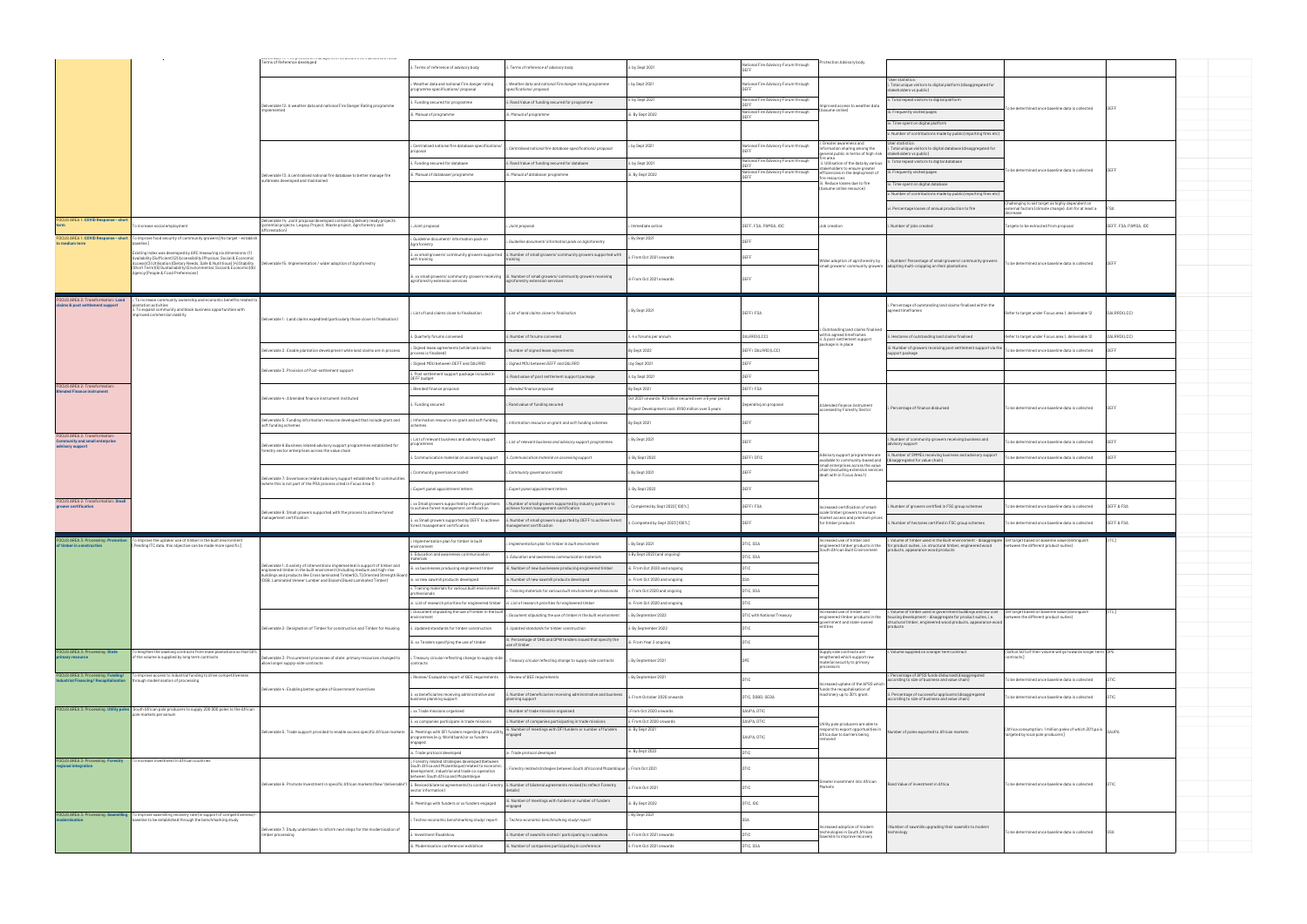| FOCUS AREA 3: Processing: Pulp &<br>Paper Legislation                                       | o remove the prohibitive wastepaper regulations in the National<br>nvironmental Waste Act 59 of 2008                                                            | leliverable 8: Wastepaper exclusions/ solutions developed and submitted                                                                                                                             | . Wastepaper exclusion submission                                                                                   | i. Wastepaper exclusion submission                                                                                                                                                                                                                                   | ii. By Sept 2021                                  | PAMSA                                     | Wastepaper excluded in the<br>requlations regarding the control of<br>the import or export of waste<br>(National Environmental<br>Management Waste Act 59, 2008] | vidence of regulations reflecting the exclusion of wastepaper<br>Yes/Nol                                                                                                      | By Sept 2021                                                                                                                                                                                                              | PAMSA                                              |  |
|---------------------------------------------------------------------------------------------|-----------------------------------------------------------------------------------------------------------------------------------------------------------------|-----------------------------------------------------------------------------------------------------------------------------------------------------------------------------------------------------|---------------------------------------------------------------------------------------------------------------------|----------------------------------------------------------------------------------------------------------------------------------------------------------------------------------------------------------------------------------------------------------------------|---------------------------------------------------|-------------------------------------------|------------------------------------------------------------------------------------------------------------------------------------------------------------------|-------------------------------------------------------------------------------------------------------------------------------------------------------------------------------|---------------------------------------------------------------------------------------------------------------------------------------------------------------------------------------------------------------------------|----------------------------------------------------|--|
| FOCUS AREA 3: Processing: Pulp &<br>paper localisation includin<br>otechnology applications | To improve further local beneficiation of timber through<br>iotechnology applications                                                                           | Deliverable 9: Local production of biotechnology applications to supply the local<br>ndustries like the pharmaceutical industry in the wake of COVID (new deliverable<br>- links to RDI priorities) | Techno-economic benchmarking study/report<br>Business plan(s)                                                       | Techno-economic benchmarking study/report<br>i. Business plan(s)                                                                                                                                                                                                     | . By Sept 2021<br>i. From Oct 2021 onwards        |                                           | otechnology applications to<br>supply local industries.                                                                                                          | lumber of local businesses supplying local industry with<br>echnology applications                                                                                            | To be determined once baseline data is collected                                                                                                                                                                          |                                                    |  |
| FOCUS AREA 3: Processing: Board<br>nufacturing                                              | o reduce the volume of non compliant board products being importe<br>nto the country [Targets can be set once a baseline is developed]                          |                                                                                                                                                                                                     | Compulsory standards for imported board                                                                             | . Compulsory standards for imported board products                                                                                                                                                                                                                   | . From Sept 2020                                  | <b>DTIC</b>                               |                                                                                                                                                                  |                                                                                                                                                                               |                                                                                                                                                                                                                           |                                                    |  |
|                                                                                             |                                                                                                                                                                 | Deliverable 10: Enforce compliance and apply standards on imported Board<br>products                                                                                                                | xx Trained SARS customs staff on proper<br>declaration process                                                      | Number of SARS staff trained on declaration process                                                                                                                                                                                                                  | [DATE TBC]                                        | [SARS]                                    | Local market specifications are<br>enforced on Imported board<br>products                                                                                        | olume of non-compliant board products being imported                                                                                                                          | To be determined once baseline data is collected                                                                                                                                                                          | DTIC / [NRCS, ITAC]                                |  |
| <b>FOCUS AREA 4: Plantation Theft</b>                                                       | To reduce timber losses as a result of illegal timber and theft related<br>tivities from 0.42% to 0.2% by 2026                                                  |                                                                                                                                                                                                     | i. Business case developed                                                                                          | i. Business case developed                                                                                                                                                                                                                                           | . July 2020                                       | $FS\Delta$                                |                                                                                                                                                                  |                                                                                                                                                                               |                                                                                                                                                                                                                           |                                                    |  |
|                                                                                             | [Baseline: 2018: private only: 10083 tons stolen which translates into a                                                                                        |                                                                                                                                                                                                     | Staff appointed in Commercial Forestry Crime U                                                                      | . Number of staff appointed in Commercial Forestry Crime Units  ii. By Sept 2022                                                                                                                                                                                     |                                                   | [SAPS]                                    |                                                                                                                                                                  |                                                                                                                                                                               |                                                                                                                                                                                                                           |                                                    |  |
|                                                                                             | 0.07% loss (14.4 million tons produced)<br>with DEFF included: 0.23% loss] Equipment cost = R3 million                                                          | leliverable 1: Establishment of a Commercial Forestry Crime Unit                                                                                                                                    | iii. Staff trained on criminal activities in Forestry                                                               | ii. Number of staff trained on criminal activities in Forestry sector iii. By Sept 2022                                                                                                                                                                              |                                                   |                                           | SAPS agrees to establish a<br>specialised forestry crime unit as a                                                                                               | Approved budget for the establishment of a specialised forestry                                                                                                               | Required budget is made available to establish unit                                                                                                                                                                       |                                                    |  |
|                                                                                             | Estimated that more realistically 60 000 tons is being lost: 0.42% of<br>annual harvest                                                                         |                                                                                                                                                                                                     | iv. Dedicated prosecutors appointed for                                                                             | v. Dedicated prosecutors appointed for Commercial Forestry Crime vv. By Sept 2023                                                                                                                                                                                    |                                                   | [Dept of Justice]                         | nmercial Crimes initiative                                                                                                                                       | crime unit                                                                                                                                                                    |                                                                                                                                                                                                                           |                                                    |  |
|                                                                                             |                                                                                                                                                                 |                                                                                                                                                                                                     | ommercial Forestry Crime Unit<br>Prosecutors trained on criminal activities in                                      | v. Number of prosecutors trained on criminal activities in Forestry v. By Sept 2023                                                                                                                                                                                  |                                                   | [Dept of Justice]                         |                                                                                                                                                                  |                                                                                                                                                                               |                                                                                                                                                                                                                           |                                                    |  |
|                                                                                             |                                                                                                                                                                 |                                                                                                                                                                                                     | orestry sector<br>xx Forestry companies and DEFF committing.<br>unding for FO training and appointment of FOs       | Number of Forestry companies and DEFF committing funding for i. By Sept 2021<br>O training and appointment of FOs                                                                                                                                                    |                                                   | {FSA and DEFF}                            |                                                                                                                                                                  | . Number of Forestry -theft/ criminal cases reported to SAPS                                                                                                                  | arget setting can be done on basis of recent survey                                                                                                                                                                       |                                                    |  |
|                                                                                             |                                                                                                                                                                 | Deliverable 2: Recruitment, training and appointment of Forest Officers                                                                                                                             | . xx Forestry Officers appointed                                                                                    | . Number of Forestry Officers appointed                                                                                                                                                                                                                              | ii. By Sept 2022                                  | {FSA and DEFF}                            | FSA, plantation owners, DEFF and<br>SAPS develop a coordinated                                                                                                   | Number of cases opened at SAPS                                                                                                                                                | Target setting can be done on basis of recent survey                                                                                                                                                                      |                                                    |  |
|                                                                                             |                                                                                                                                                                 |                                                                                                                                                                                                     | i. xx Forestry Officers trained                                                                                     | . Number of Forestry Officers trained                                                                                                                                                                                                                                | ii. By Sept 2022                                  | {FSA and DEFF}                            | response to theft incidents - and<br>where community grievances are at<br>the root of the problem, a                                                             | ii. Number of perpetrators going to trial                                                                                                                                     | Target setting can be done on basis of recent survey                                                                                                                                                                      |                                                    |  |
|                                                                                             |                                                                                                                                                                 |                                                                                                                                                                                                     | . Prov Joint minutes of meetings reflecting<br>prestry criminal activities                                          | . Prov Joint minutes of meetings reflecting Forestry criminal<br>activities                                                                                                                                                                                          | From Sept 2020 onwards                            | DEEE                                      | oordinated response is develop<br>to unblock problems                                                                                                            | Number of convictions/ Conviction rate                                                                                                                                        | Target setting can be done on basis of recent survey                                                                                                                                                                      |                                                    |  |
|                                                                                             |                                                                                                                                                                 | Deliverable 3: Utilisation of Prov Joints) SAPS meetings to escalate forestry<br>sector crime/ criminal activities                                                                                  | Attendance registers of Prov Joint meetings                                                                         | Attendance registers of Prov Joint meetings                                                                                                                                                                                                                          | From Sept 2020 onwards                            | DEFF                                      |                                                                                                                                                                  | . Percentage of forestry-related theft/ criminal issues raised a                                                                                                              | Target setting can be done on basis of recent survey                                                                                                                                                                      | <b>OEFF</b>                                        |  |
|                                                                                             |                                                                                                                                                                 |                                                                                                                                                                                                     |                                                                                                                     |                                                                                                                                                                                                                                                                      |                                                   |                                           |                                                                                                                                                                  | Prov Joints escalated for action                                                                                                                                              |                                                                                                                                                                                                                           |                                                    |  |
|                                                                                             |                                                                                                                                                                 |                                                                                                                                                                                                     | Annual Forestry theft/ crime report                                                                                 | . Annual Forestry theft/ crime report                                                                                                                                                                                                                                | . By Sept 2021 - annually going forward           |                                           | vailability of timeous, accurate                                                                                                                                 | Number of forestry companies recording theft data (for input<br>into theft report)                                                                                            | To be determined once baseline data is collected                                                                                                                                                                          |                                                    |  |
|                                                                                             |                                                                                                                                                                 | Deliverable 4: Forestry sector crime data systems implemented                                                                                                                                       |                                                                                                                     |                                                                                                                                                                                                                                                                      |                                                   |                                           | theft related data, used to address<br>crime/ criminal activities:                                                                                               | . Number of small growers recording theft data (for input via<br>Small grower association)                                                                                    | To be determined once baseline data is collected                                                                                                                                                                          |                                                    |  |
|                                                                                             |                                                                                                                                                                 |                                                                                                                                                                                                     |                                                                                                                     |                                                                                                                                                                                                                                                                      |                                                   |                                           |                                                                                                                                                                  | ii. Percentage of timber losses                                                                                                                                               | To be determined once baseline data is collected.<br>Might opt to aim for a decrease instead of setting a<br>specific target                                                                                              |                                                    |  |
| FOCUS AREA 4: Illegal Markets                                                               |                                                                                                                                                                 |                                                                                                                                                                                                     | . Log transport permit study report                                                                                 | Log transport permit study report                                                                                                                                                                                                                                    | 31 March 2021                                     |                                           | timber instituted to curb sale of<br>stolen timber                                                                                                               | Industry-wide traceability (Origin) of i. Percentage of RTMS accredited transporters/timber haulers Tobe determined once baseline data is collected<br>making using of system |                                                                                                                                                                                                                           | FS∆                                                |  |
|                                                                                             |                                                                                                                                                                 | leliverable 5: A Log Transport Permit System established (to allow policing by<br>SAPS of timber being transported)                                                                                 | Report on endorsement of the permit system by                                                                       | . Report on endorsement of the permit system by industry                                                                                                                                                                                                             | ii. From April 2021 onwards                       |                                           |                                                                                                                                                                  |                                                                                                                                                                               |                                                                                                                                                                                                                           |                                                    |  |
|                                                                                             |                                                                                                                                                                 |                                                                                                                                                                                                     | . Compliance review (to ascertain adoption of<br>ermit system)                                                      | . Compliance review (to ascertain adoption of permit system)                                                                                                                                                                                                         | [iii. By Oct 2021]                                |                                           |                                                                                                                                                                  |                                                                                                                                                                               |                                                                                                                                                                                                                           |                                                    |  |
|                                                                                             |                                                                                                                                                                 |                                                                                                                                                                                                     | Timber theft proposa                                                                                                | Timber theft proposal                                                                                                                                                                                                                                                | 30 Sept 2020                                      | FSA - Transport committee                 |                                                                                                                                                                  |                                                                                                                                                                               |                                                                                                                                                                                                                           |                                                    |  |
|                                                                                             |                                                                                                                                                                 |                                                                                                                                                                                                     | . Amended timber theft proposal (which includes<br>ompany inputs)                                                   | i. Amended timber theft proposal(which includes company inputs) ii. 31 Oct 2020                                                                                                                                                                                      |                                                   | FSA - Transport committee                 |                                                                                                                                                                  |                                                                                                                                                                               |                                                                                                                                                                                                                           |                                                    |  |
|                                                                                             |                                                                                                                                                                 | Deliverable 6: Timber theft self-regulation instituted (RTMS accreditation)                                                                                                                         | i. Peer review mechanism report                                                                                     | ii. Peer review mechanism report                                                                                                                                                                                                                                     | iii. 31 Dec 2021                                  |                                           |                                                                                                                                                                  |                                                                                                                                                                               |                                                                                                                                                                                                                           |                                                    |  |
|                                                                                             |                                                                                                                                                                 |                                                                                                                                                                                                     | v. xx Companies put in place self regulation/ peer<br>eview mechanism                                               | iv. Number of companies putting in place the self regulation/ peer<br>review mechanism                                                                                                                                                                               | From 31 Dec 2021 onwards                          |                                           |                                                                                                                                                                  |                                                                                                                                                                               |                                                                                                                                                                                                                           |                                                    |  |
| FOCUS AREA 4: Illegal activities in the<br>ole market                                       |                                                                                                                                                                 | Deliverable 7: Wording of the NRCS regulations amended                                                                                                                                              | . Amended NRCS regulations                                                                                          | i. Amended NRCS regulations                                                                                                                                                                                                                                          | . By Sept 2021                                    | NRCS]                                     | Coordinated enforcement, and<br>ompliance to VC9092 in respect of areas                                                                                          | i. Number of NRCS officers to enforce compliance in hotspot                                                                                                                   | o be determined once baseline data is collected                                                                                                                                                                           | <b>NRCS</b>                                        |  |
|                                                                                             |                                                                                                                                                                 |                                                                                                                                                                                                     | Terms of Reference for task team                                                                                    | . Terms of Reference for task team                                                                                                                                                                                                                                   | i By Sept 2021                                    | DEFF, NRCS                                | legal timber treatment                                                                                                                                           | i. Number of hotspot areas where DEFF facilities are made<br>wailable to store confiscated illegally treated timber                                                           | be determined once baseline data is collected                                                                                                                                                                             | DEEE                                               |  |
|                                                                                             |                                                                                                                                                                 |                                                                                                                                                                                                     | . Standard Operating procedure developed to<br>spond to illegal activities                                          | ii. Standard Operating procedure developed to respond to illegal<br>activities                                                                                                                                                                                       | i. By Sept 2021                                   | DEFF, NRCS                                |                                                                                                                                                                  | iii. Number of hotspot areas with necessary equipment in place<br>to confiscate illegally treated timber: at a minimum - a vehicle,<br>trailer and shredder                   | To be determined once baseline data is collected                                                                                                                                                                          | DEFF/NRCS                                          |  |
|                                                                                             |                                                                                                                                                                 | Deliverable 8: Multi-stakeholder task team established that addresses the various<br>compliance and enforcement challenges                                                                          | i. Awareness raising material                                                                                       | iii. Awareness raising material                                                                                                                                                                                                                                      | ii: From Oct 2021 onwards                         | DEFF, NRCS                                |                                                                                                                                                                  | . Volume of confiscated poles                                                                                                                                                 | To be determined once baseline data is collected                                                                                                                                                                          | NRCS                                               |  |
|                                                                                             |                                                                                                                                                                 |                                                                                                                                                                                                     | $access to DEFF facilities, equipment and vehicles \qquad \qquad \qquad \textit{equipment} and vehicles$            | v. Minutes of task team containing decisions on $\quad$ iv. Minutes of task team containing decisions on resource<br>resource constraints - including human resources, constraints - including human resources, access to DEFF facilities, iv: From Oct 2021 onwards |                                                   | DEFF, NRCS                                |                                                                                                                                                                  | . Number of cases logged SAPS/ Value of fines issued                                                                                                                          | To be determined once baseline data is collected                                                                                                                                                                          | <b>NRCS</b>                                        |  |
| FOCUS AREA 5a: RDI Management                                                               |                                                                                                                                                                 |                                                                                                                                                                                                     | . RDI provisioned for in government budgets                                                                         | i. Rand value of RDI in government budget                                                                                                                                                                                                                            | By Sept 2021 (and ongoing)                        | <b>ITIC, DSI, DEFF</b>                    |                                                                                                                                                                  |                                                                                                                                                                               |                                                                                                                                                                                                                           |                                                    |  |
| apabilities and infrastructure                                                              | To strengthen RDI capabilities and increase RDI financial resources in<br>key government departments                                                            | Deliverable 1: Government RDI Capacity strengthened and RDI included in budgets                                                                                                                     | i. Partnership agreements with forestry related<br>research organisations/ stakeholders                             | ii. Partnership agreements with forestry related research<br>organisations/stakeholders                                                                                                                                                                              | i. By Sept 2022 (and ongoing)                     |                                           | Govt funding secured for RDI                                                                                                                                     | and value of approved RDI budgets from DEFF, DSI and DTI                                                                                                                      | See minimum RDI targets below                                                                                                                                                                                             | DEFF, DSI, DTI                                     |  |
| FOCUS AREA 5a: RDI: The state of RDI in<br>forestry in SA                                   | conduct an indepth study of the strengths and weaknesses of RDI<br>n the forestry sector                                                                        | eliverable 2: Joint study undertaken on state of RDI in Forestry                                                                                                                                    | i. RDI status report                                                                                                | i. RDI status report                                                                                                                                                                                                                                                 | By March 2021                                     | CREST through FSA                         | Evidence-based understanding of<br>the strengths, weaknesses and<br>opportunities of Forestry RDI                                                                | trengths and weaknesses listed in the Report                                                                                                                                  | By March 2021                                                                                                                                                                                                             | FSA                                                |  |
| innovation agenda for Forestry                                                              | FOCUS AREA 5a: RDI: The research and To identify RDI priorities for the Forestry sector                                                                         | Deliverable 3: RDI priority setting undertaken related to solid wood processing                                                                                                                     | i. Forum meeting minutes containing decisions on<br>RDI priorities & projects for which funding must be<br>cauired  | . Forum meeting minutes containing decisions on RDI priorities &<br>ojects for which funding must be acquired                                                                                                                                                        | ontinuous - start Sept 2020                       | ntic.                                     |                                                                                                                                                                  |                                                                                                                                                                               |                                                                                                                                                                                                                           |                                                    |  |
|                                                                                             |                                                                                                                                                                 | Jeliverable 4: Primary R&D priority setting done through National Research                                                                                                                          | i. Forum meeting minutes containing decisions on<br>RDI priorities & projects for which funding must be<br>acquired | . Forum meeting minutes containing decisions on RDI priorities &<br>rojects for which funding must be acquired                                                                                                                                                       | tinuous - start Sept 2020                         | National Research Forum through DEFF      | o-constructed identification of RD<br>agenda for the sector with a view to<br>preater coordination and<br>collaboration between academia,                        | List of collaborative projects between academia, government<br>and industry                                                                                                   | Continuous- start Sept 2020                                                                                                                                                                                               | DTIC, DSI, DEFF (on behalf of three<br>RDI forums) |  |
|                                                                                             |                                                                                                                                                                 | Deliverable 5: Forestry Cluster put in place to address upstream and downstream<br>iorelated RDI activities                                                                                         | RDI priorities & projects for which funding must be<br>acquired                                                     | $\overline{.}$ Forestry cluster meetings containing decisions on $\vert_{i}$ . Forestry cluster meetings containing decisions on RDI priorities &<br>projects for which funding must be acquired                                                                     | ntinuous - start Sept 2020                        |                                           | vernment and industry                                                                                                                                            |                                                                                                                                                                               |                                                                                                                                                                                                                           |                                                    |  |
| (Public & Private)                                                                          | Focus Area 5a: RDI: Investment into RDI To advocate for maintaining existing levels of funding for Forestry RDI<br>as well as increasing funding for the Sector |                                                                                                                                                                                                     | Tree Protection programme: Signed MOU<br>(FSA/DEFF/UP)                                                              | Tree Protection programme: Signed MOU (FSA/DEFF/UP)                                                                                                                                                                                                                  | . Overdue: urgent to finalise as soon as possible | <b>DEEF</b>                               |                                                                                                                                                                  |                                                                                                                                                                               | At a minimum aim to maintain the following (based<br>roughly on annual funding past 3 years):<br>DEFF MOU: R9 million per annum                                                                                           |                                                    |  |
|                                                                                             |                                                                                                                                                                 | Deliverable 6: Advocacy and lobbying for continuation of existing RDI projects<br>coming to an end                                                                                                  | ii. DSI instruments/ programmes: Internal funding<br>ubmissions                                                     | ii. DSI instruments/ programmes: Internal funding submissions                                                                                                                                                                                                        | From July 2020 onwards                            |                                           | Current levels of investment in<br>existing RDI initiatives are<br>maintained (as a minimum)                                                                     | lumber of existing RDI projects for which current or minimum<br>level of funding are maintained                                                                               | SIF: R8 million per annum<br>FMG: R5 million per annum<br>Biorefinery: R6 million per annum                                                                                                                               | DEFF, DSI                                          |  |
|                                                                                             |                                                                                                                                                                 | Deliverable 7: Advocacy and lobbying for additional investment to national bodie                                                                                                                    | Business cases/ project proposals developed                                                                         | i. Business cases/ project proposals developed                                                                                                                                                                                                                       | From July 2020 onwards                            | Three Research forums, through DEFF       |                                                                                                                                                                  |                                                                                                                                                                               |                                                                                                                                                                                                                           |                                                    |  |
|                                                                                             |                                                                                                                                                                 | e.g. National STI plenary (probably only functional in 2021)                                                                                                                                        | Submissions to national bodies                                                                                      | . Submissions to national bodies                                                                                                                                                                                                                                     | i. From July 2020 onwards                         | hree Research forums, through DEFF        |                                                                                                                                                                  |                                                                                                                                                                               |                                                                                                                                                                                                                           |                                                    |  |
|                                                                                             |                                                                                                                                                                 |                                                                                                                                                                                                     | Business case for dedicated NRF research chair                                                                      | i. Business case for dedicated NRF research chair                                                                                                                                                                                                                    | By Sept 2022                                      | [DEFF]                                    |                                                                                                                                                                  | New investments in Forestry RDI are   i. Rand Value of new RDI investment secured (on annual basis)                                                                           | At the very least: R14 million per annum (either through<br>FHRIP or entirely new investment) to compensate for  DTIC, DSI, DEFF (on behalf of three<br>lost THRIP funding and phasing out of DSI/NRF Centres RDI forums) |                                                    |  |
|                                                                                             |                                                                                                                                                                 | Deliverable 8: Investigation into [new] RDI funding opportunities                                                                                                                                   | . New funding instruments identified                                                                                | New funding instruments identified                                                                                                                                                                                                                                   | ii. Continuous - from Sept 2021                   | [DEF]                                     |                                                                                                                                                                  |                                                                                                                                                                               | of Excellence                                                                                                                                                                                                             |                                                    |  |
|                                                                                             |                                                                                                                                                                 |                                                                                                                                                                                                     | iii. Forestry workshop to discuss THRIP guidelines                                                                  | ii. Minutes of meeting for Forestry workshop to discuss THRIP<br>uidelines                                                                                                                                                                                           |                                                   | DTIC - Industrial Competitiveness and Gro |                                                                                                                                                                  |                                                                                                                                                                               |                                                                                                                                                                                                                           |                                                    |  |
| Focus Area 5b: HRD and Skills:<br>Retention of high level managerial and<br>research skills | restry sector<br>[Following audit and tracer study, this objective can be made more                                                                             | o retain and expand high-level managerial and research skills for the Poliverable 1. Skills audit done to determine skills gaps on processing and<br>oduction forestry                              | Skills audit report                                                                                                 | i. Skills audit report                                                                                                                                                                                                                                               | i. By Sept 2021                                   | FP&M SETA]                                |                                                                                                                                                                  |                                                                                                                                                                               |                                                                                                                                                                                                                           |                                                    |  |
|                                                                                             | specific to include targets]                                                                                                                                    | Deliverable 2. CREST Tracer study done to establish the employment trajectories<br>for Forestry graduates (September 2020- March 2021)                                                              | CREST Tracer study report                                                                                           | CREST Tracer study report                                                                                                                                                                                                                                            | . By March 2021                                   |                                           | i.Scarce skills gaps identified and<br>addressed through critical<br>interventions                                                                               | Number of scarce skills positions filled (disaggregated per<br>identified scarce skills)                                                                                      | To be determined once baseline data is collected                                                                                                                                                                          | [FP&M SETA]                                        |  |